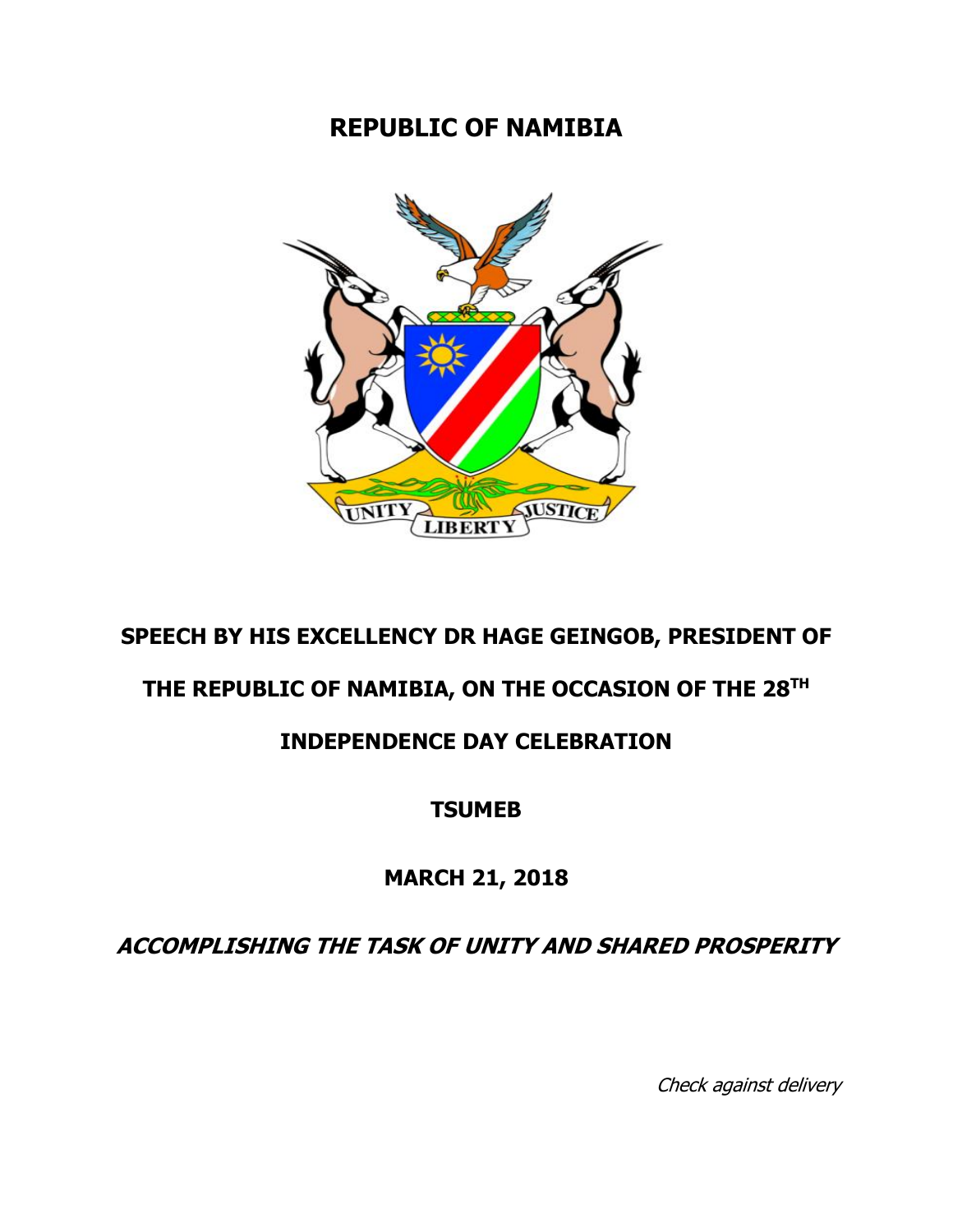**Directors of Ceremonies,** 

- **1. Honourable Netumbo Nandi-Ndaitwah, Deputy Prime Minister and Minister of International Relations and Cooperation;**
- **2. Honourable Stanley Simataa, Minister of Information and Communication Technology**

**Comrade Nangolo Mbumba, Vice President of the Republic of Namibia and Madam Mbumba;** 

**Comrade Sam Shafiishuna Nujoma, Founding President and Founding Father of the Namibian Nation;**

**Comrade Hifikepunye Pohamba, Former President of the Republic of Namibia and Madam Pohamba;**

**Honourable Speaker of the National Assembly, Prof. Peter Katjavivi and Madam Katjavivi;**

**Your Lordship, Peter Shivute Chief Justice and Judge Shivute;**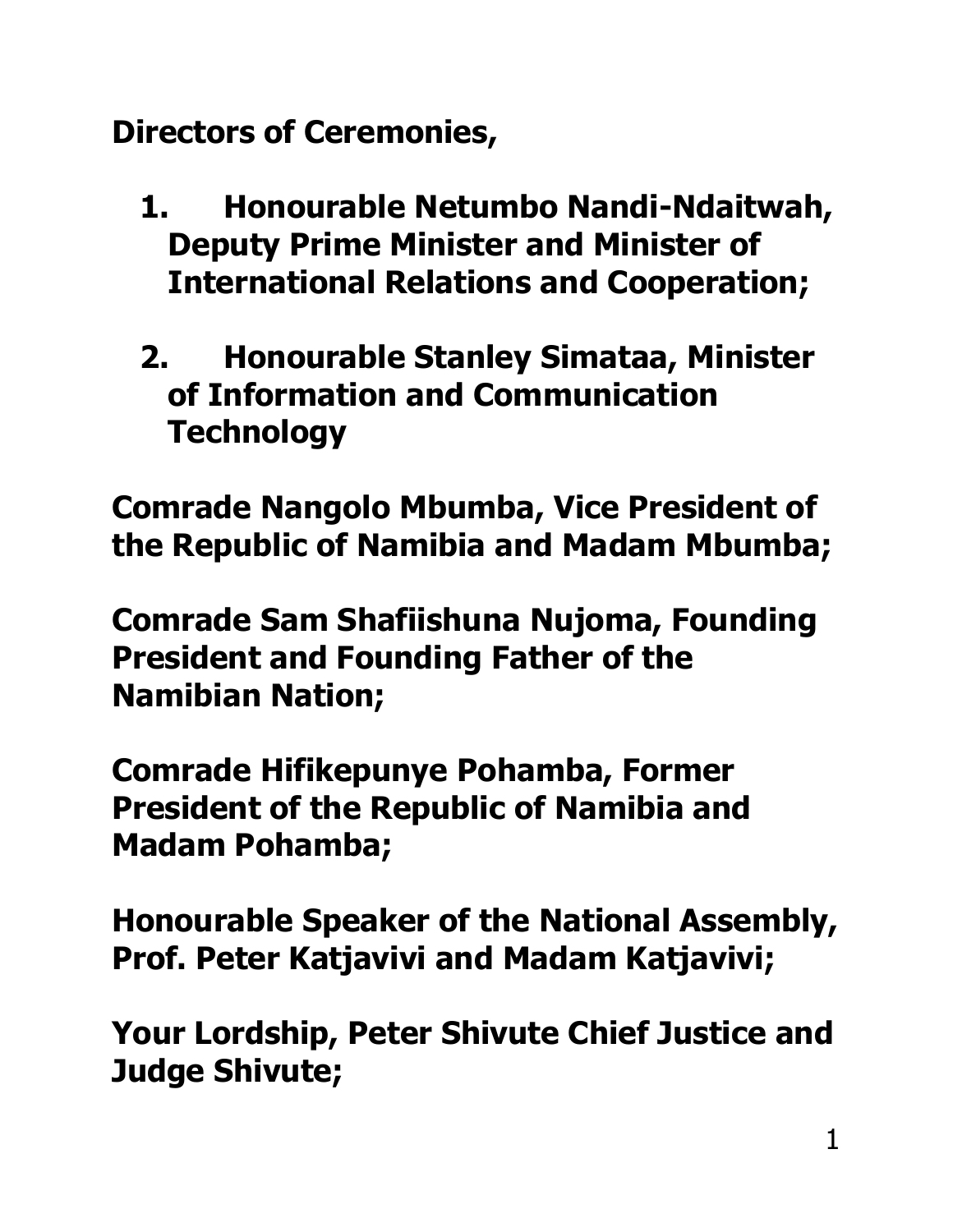**Madam Monica Geingos, First Lady of the Republic of Namibia;**

**Honourable Ministers and Deputy Ministers;** 

**Honourable Members of Parliament;**

**Honourable Henock Kankoshi, Governor of the Otjikoto Region;**

**Honourable Governors present here,** 

**Your Worship Cllr. Matheus Hangula, Mayor of Tsumeb;** 

**Comrade Honourable Sophia Shaningwa, Secretary General of the SWAPO Party,** 

**Hon. McHenry Venaani, Leader of the Official Opposition and Leaders of other Political Parties in Parliament;** 

**Your Excellencies, Members of the Diplomatic Corps;**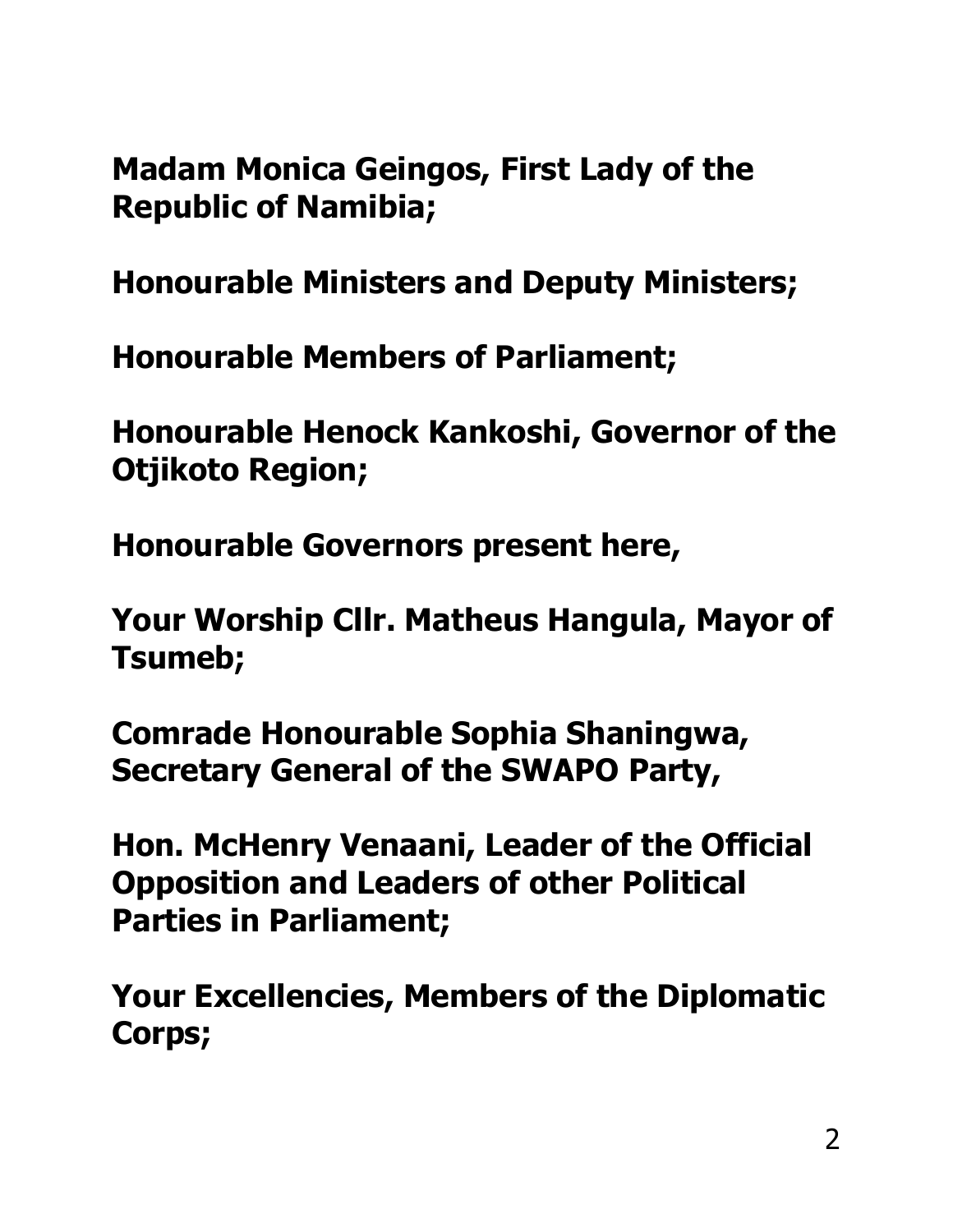**Distinguished Service Chiefs;** 

**Esteemed Religious, Traditional and Community Leaders;** 

**Veterans of the Liberation Struggle;**

**Members of the Media;** 

**Fellow Namibians;**

**Today is our Independence Day. We are convening here in the copper town of Tsumeb in the picturesque Oshikoto region, coming from all corners of the country to be together as citizens of this great country. What binds us here in this town, a melting pot of cultures, sitting at the intersection of our liberation struggle, is our love for Namibia. It is a fitting geography to give credence to the theme of**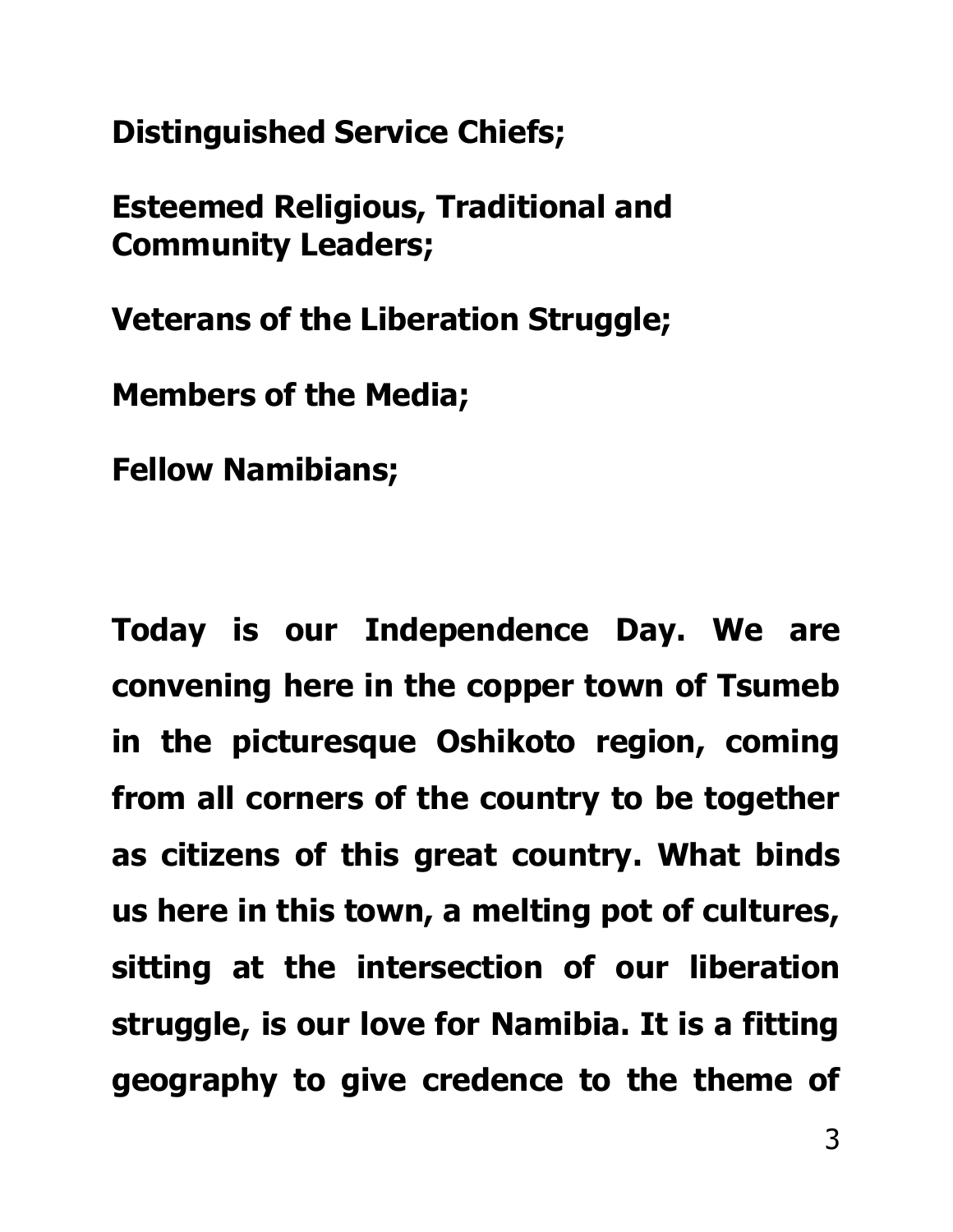**our 28th Independence Anniversary, "United we stand, for the love of Namibia."**

**Twenty-eight years ago, we witnessed our Founding Father, Comrade Sam Shafishuna Nujoma before a global audience proclaiming: "As from today, we are the masters of this vast land of our ancestors. The destiny of this country is now fully in our own hands. We should therefore look forward to the future with confidence and hope."**

**This mobilizing statement by Comrade Sam Nujoma captures the meaning of our independence and how far we have come. It underscores a watershed moment in our young nation's history. It is why March 21,**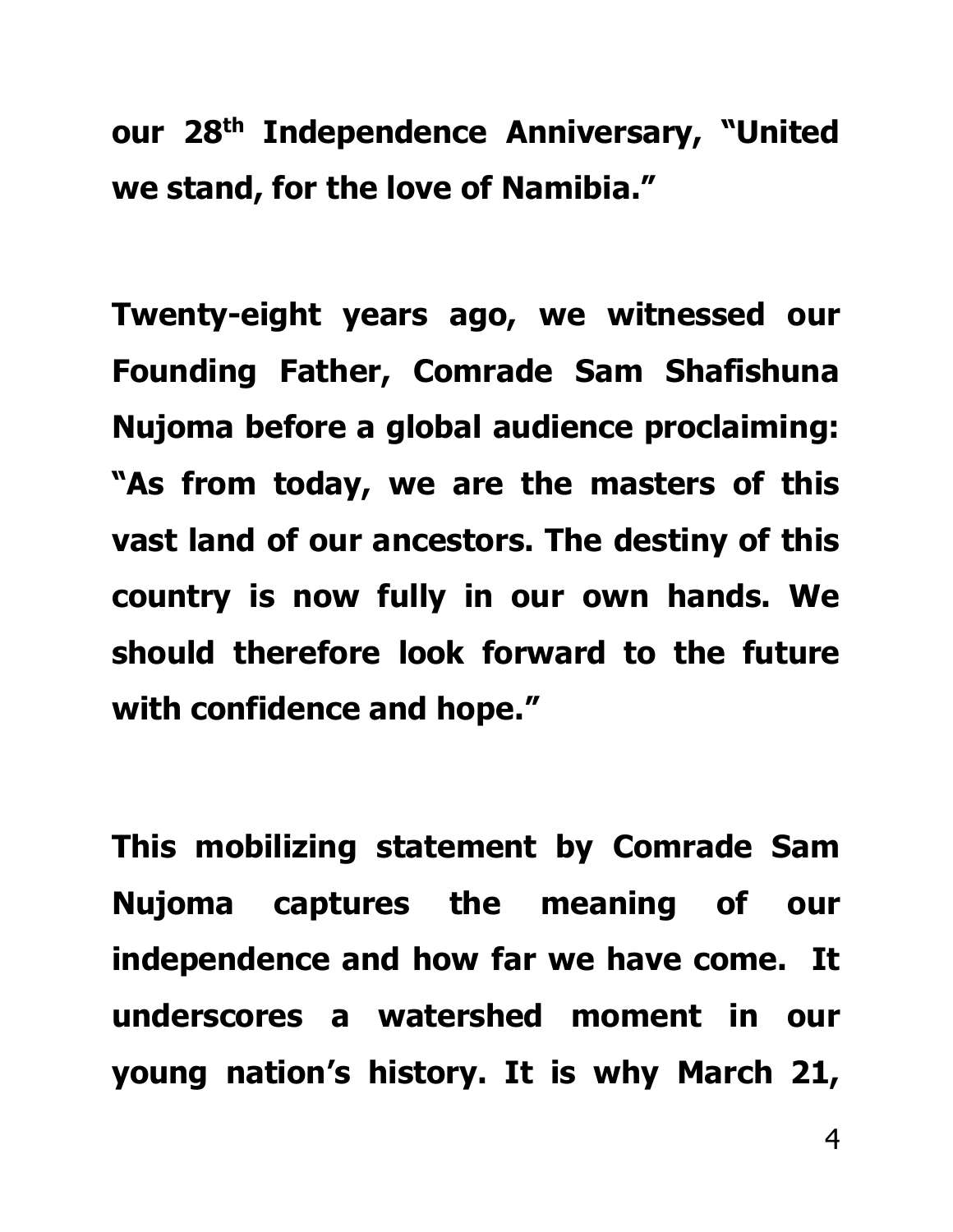**Independence Day must and will always be accorded the highest significance.** 

**On Independence Day, each and every Namibian should partake in the activities, pause and reflect about the heroic efforts of our brave sons and daughters. Namibians, holding hands broke collectively the shackles of physical, political and economic enslavement, opening the doors to our freedom and a future of possibilities.** 

**Fellow Namibians,**

**This is also a fitting occasion to unpack the true meaning of independence. Why is the**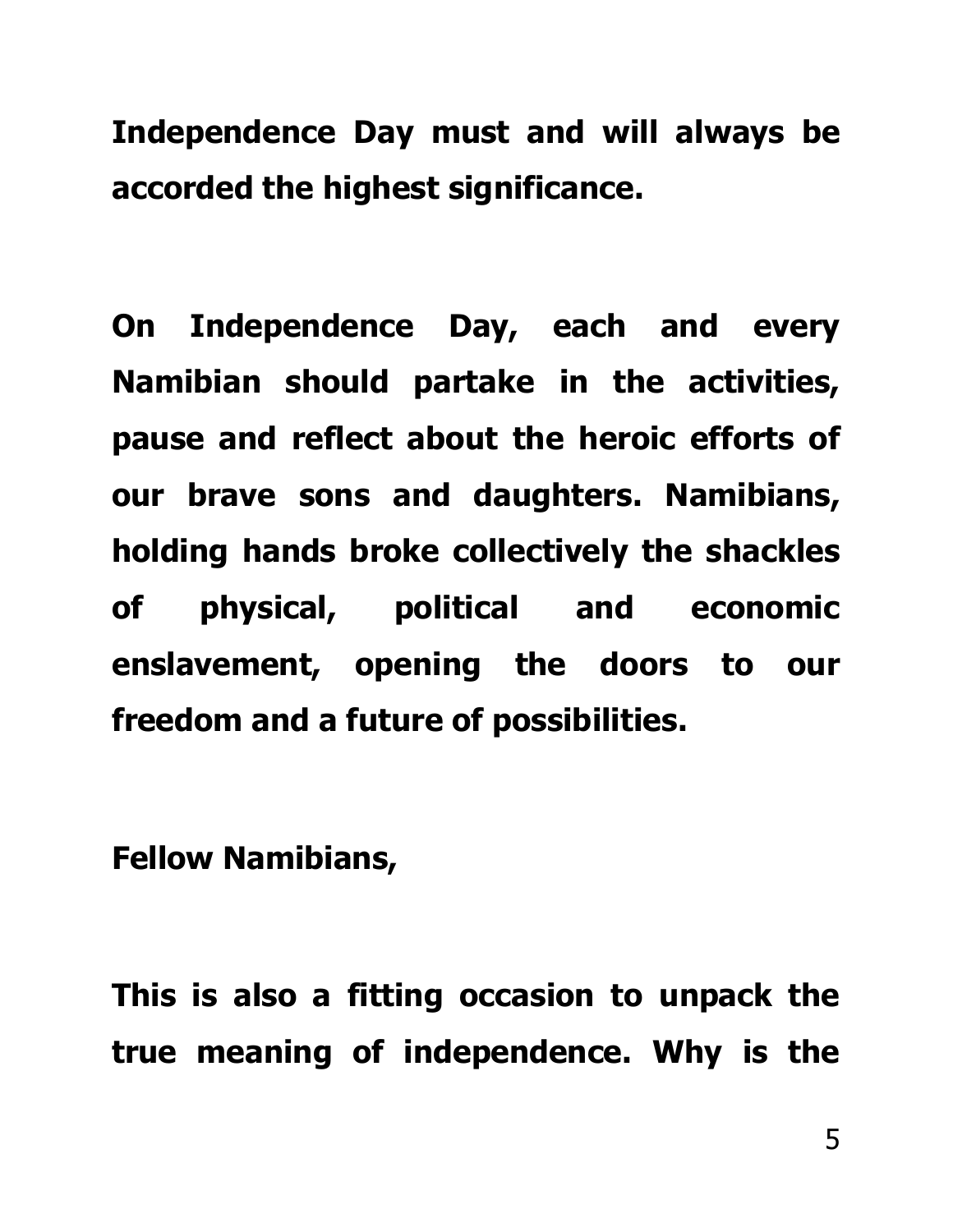**meaning of independence of consequence? When we, as freedom fighters, came to the realization that "we would have to be our own liberators" , what we had in mind was a better future for all Namibians, beyond the "flag and the national anthem". We envisioned a nation that one day would be able to turn the blood, sweat and tears of struggle into a shared vision of prosperity for all.**

**What we sought was the complete emancipation of each and every Namibian. Our goal was to unite the people of our vast land, irrespective of race, religion, gender or ethnic origin – for a democratic, vibrant and peace-loving nation to prosper.**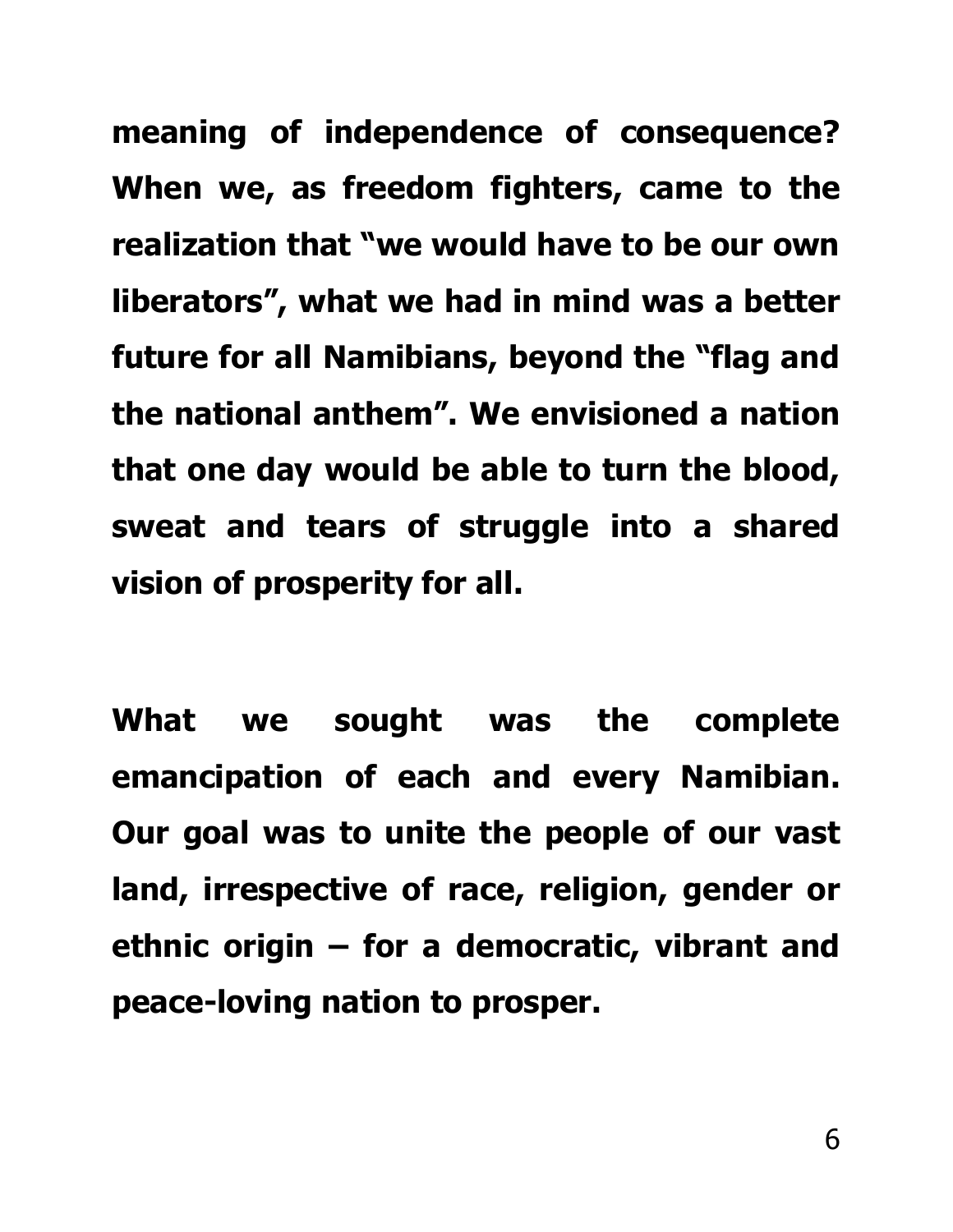**There were no textbooks to prepare us for accomplishing the task of development, and shared prosperity after independence. But our conscience and actions animated our conviction that we needed to build a new Namibia. A Namibia in which the chains of the injustices of the past would be broken and the protection of each citizen the reason why a Government is elected became a reality. We wanted a Namibia in which government policies set-us on course towards nation building, social progression and economic advancement. We are building that Namibia.**

**Fellow Namibians,**

**I should remind you that prosperity for the majority of our citizens is the only insurance**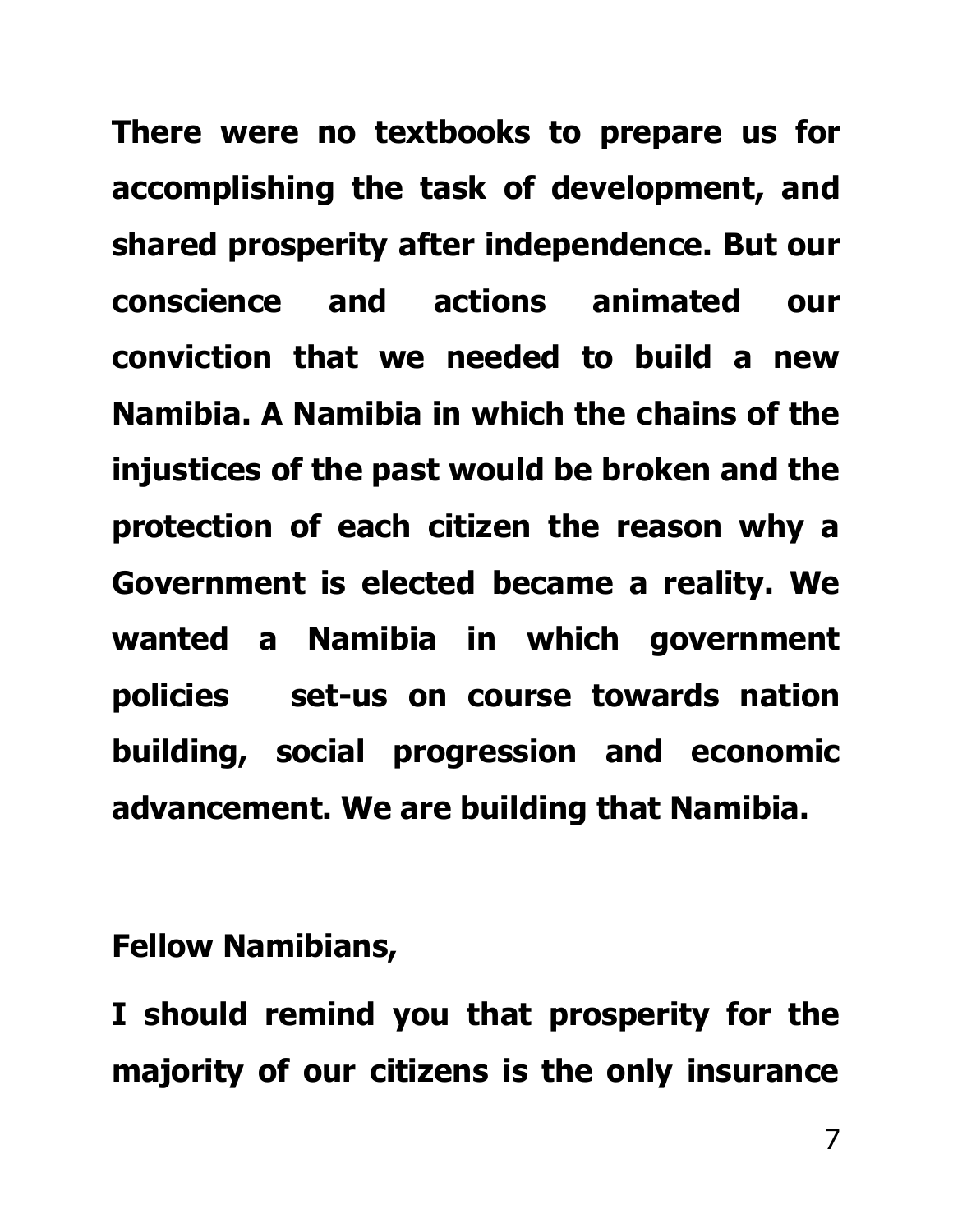**for sustainable peace. A country where inequality still exists cannot be successful. As I always emphasize, inclusivity spells harmony - and exclusivity spells conflict.**

**After 28 years, it is time to take stock, assess the road going forward and see how best we can accomplish the urgent tasks of unity and shared prosperity. Peace and unity are important preconditions for our collective success as a nation.** 

**A legacy of purposeful leadership has enabled our country to remain united, peaceful and stable. Our Founding Father laid the bases for democracy, tolerance and development by**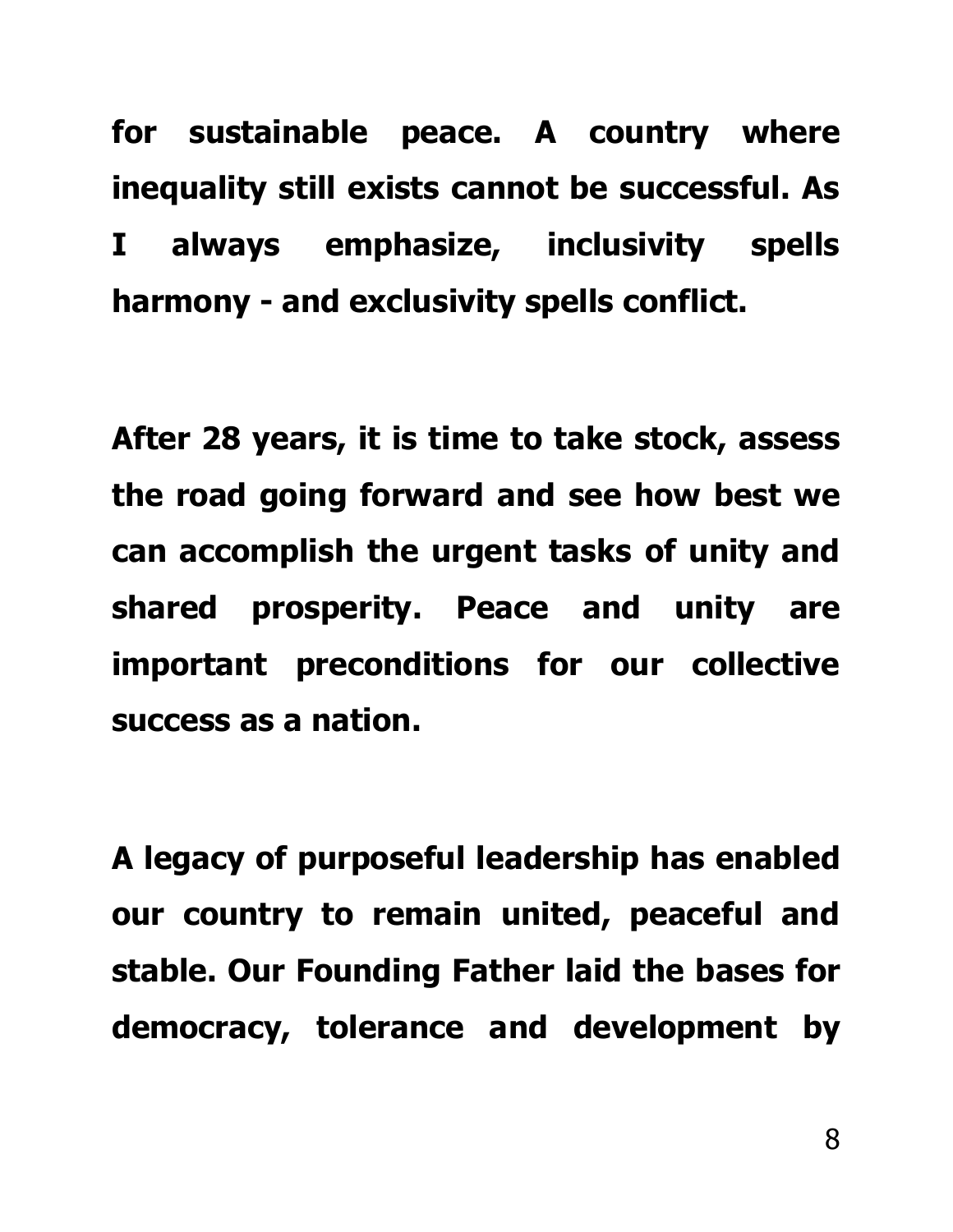**pursuing a policy of reconciliation and nation building.** 

**The progress witnessed under Comrade Nujoma's leadership was consolidated under the stewardship of Namibia's second President, Comrade Hifikepunye Pohamba. Due to the efforts of these two icons, Namibia is a beacon of peace and stability on the continent. Namibians today are able to enjoy fundamental freedoms. Our democratic edifice is solid. Processes, systems and institutions support our robust Governance Architecture.**

**We have witnessed rapid progress since independence with the infrastructure of Apartheid dismantled and more Namibians**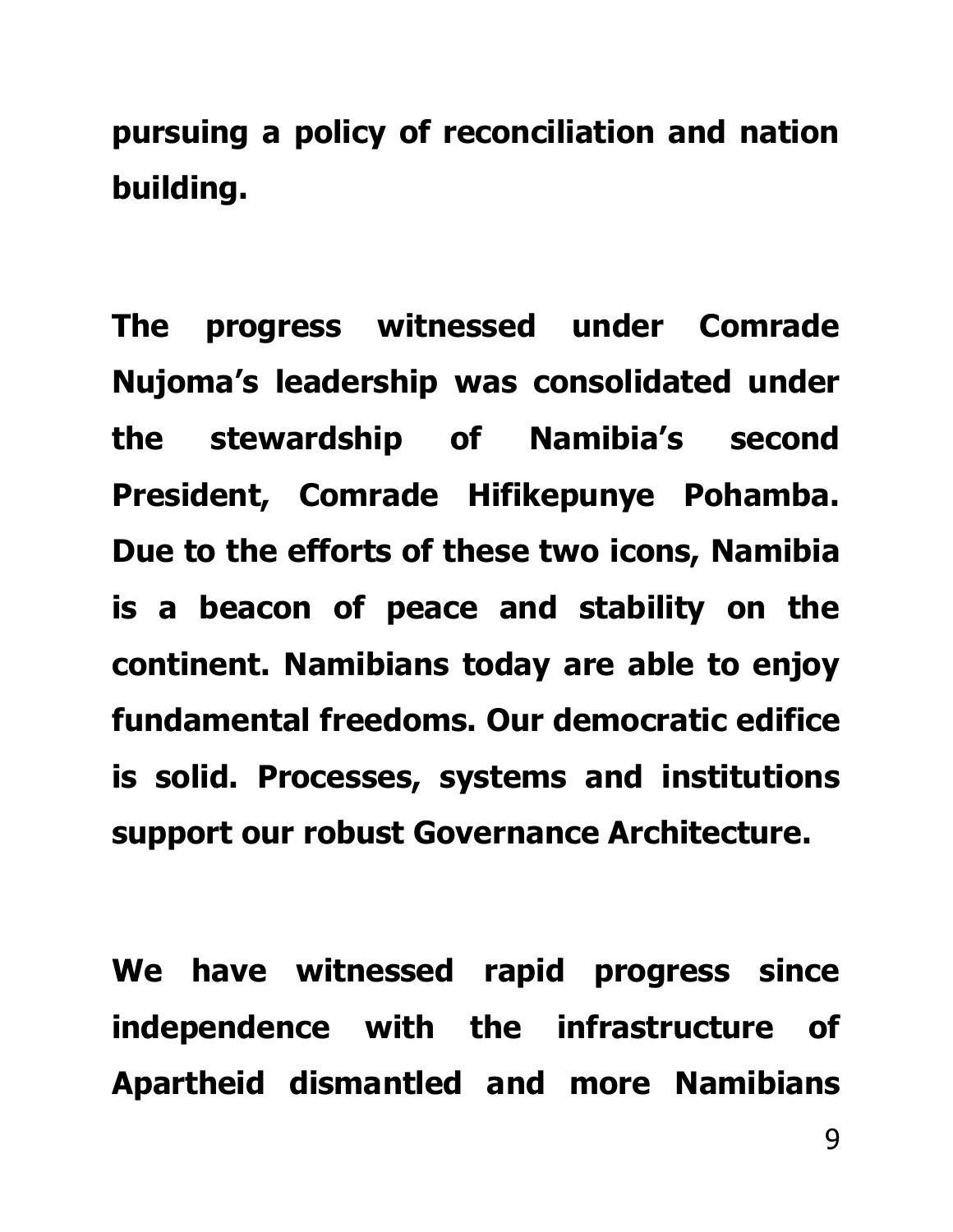**encouraged to expect and to demand more from their Government. I agree, citizens should expect nothing but quality public services.** 

**Since assuming office as Head of State, I have, after speaking to Namibians in townhall meetings, rolled-out the Harambee Prosperity Plan as an implementation tool of the 2014 Swapo Party Manifesto. A narrative around nation building and inclusivity, and fast-tracking the National Development Plan is now part of our Governance Architecture. .**

**We have made tangible gains in infrastructure provision, social protection, economic advancement and effective governance.**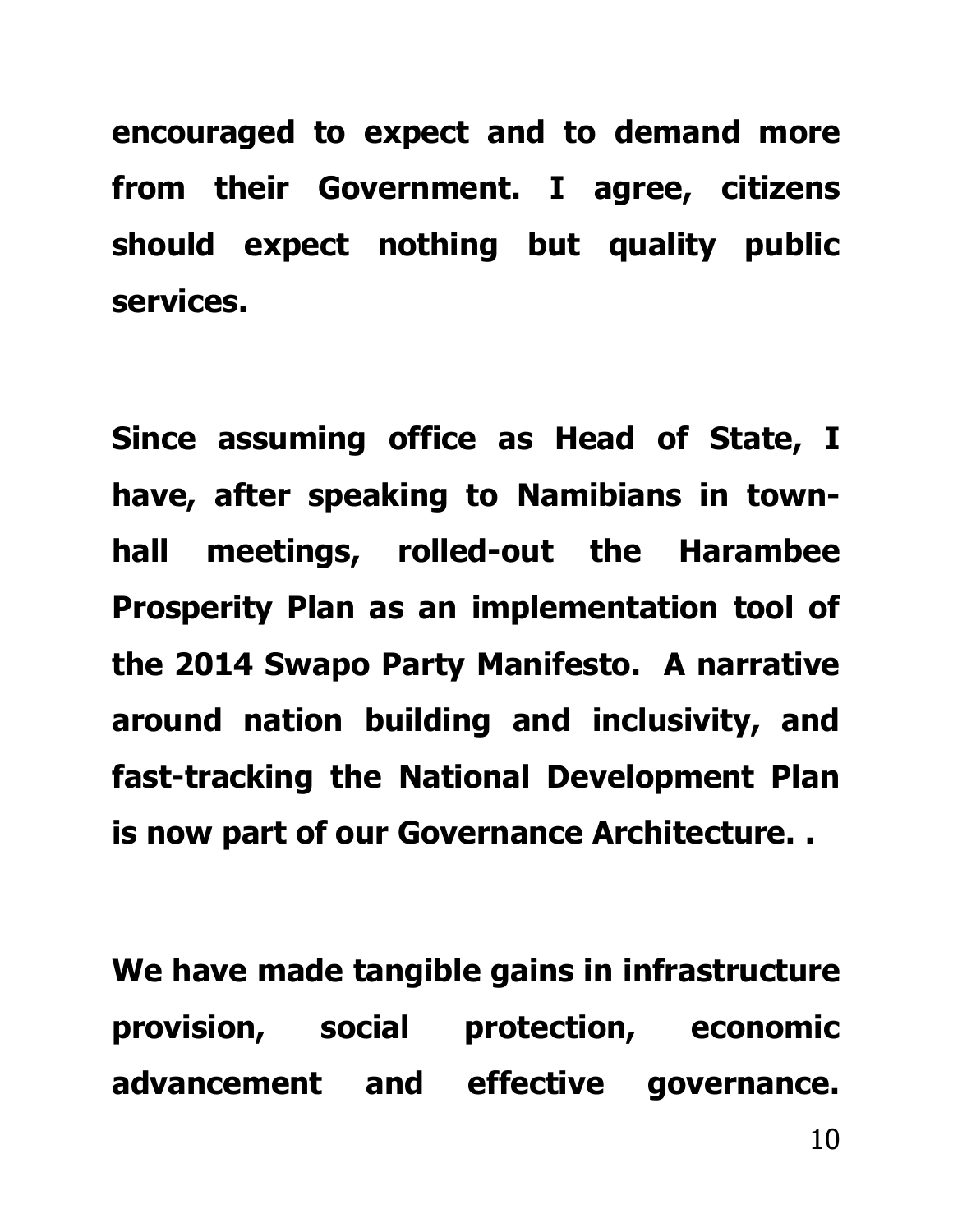**Recently, our roads were rated the best in Sub-Saharan Africa. Poverty rates have fallen; more children are in school; and better social services are provided to the majority.**

**I am the first to admit that we would have loved to sustain a higher rate of progress and implementation. But we had to contend with independent intervening variables beyond our control. The past four years have been fraught with "headwinds", brought about by a global economic downturn, characterized by falling commodity prices and exchange rate fluctuations. This "perfect storm" as some have termed it has had a direct impact on our economy and revenue base.**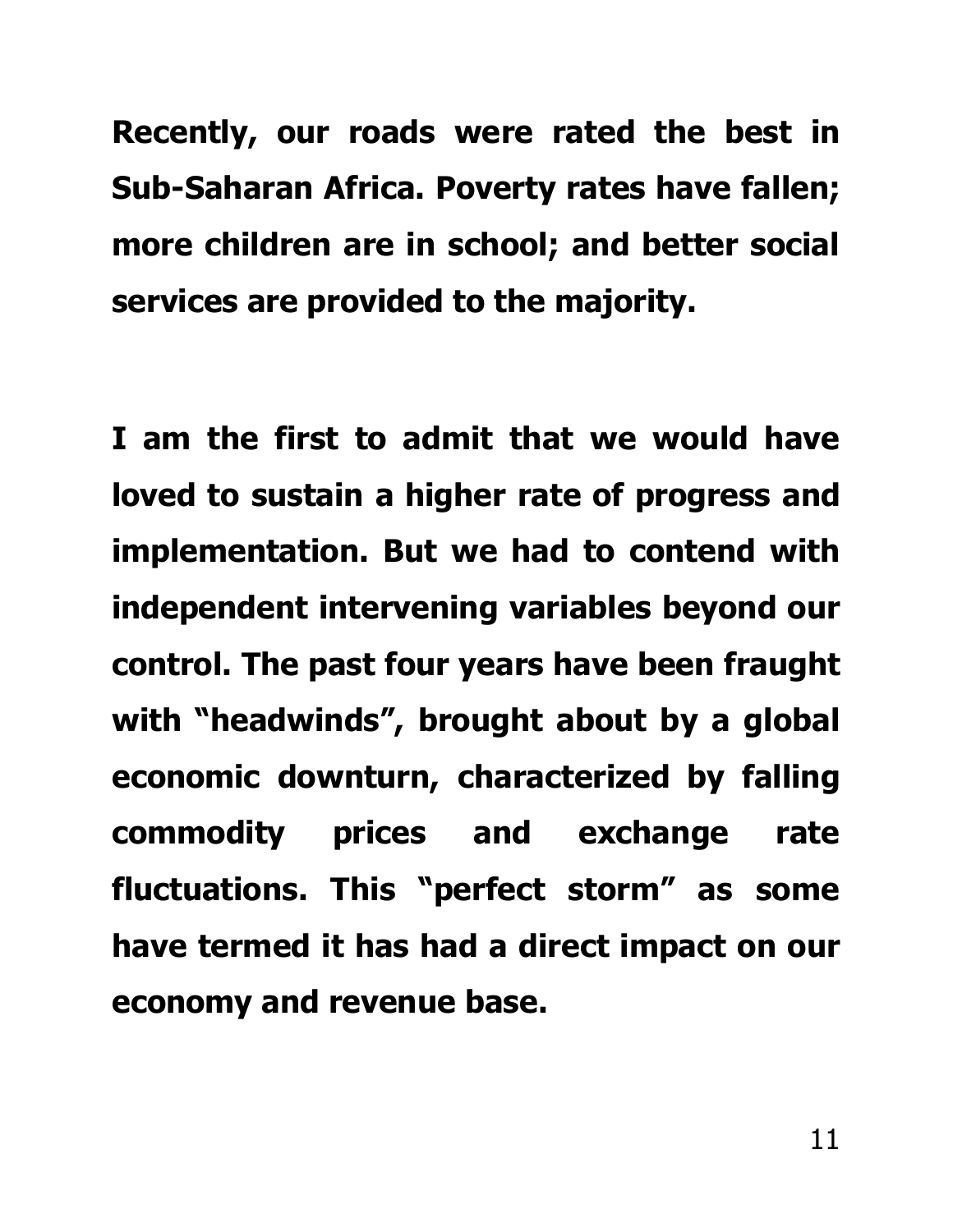**We have as a result implemented the biggest expenditure cuts since independence. We are aware that some of the necessary interventions have hurt small businesses and led to job losses. It is why as government, we are encouraging small and medium enterprises to diversify their business portfolio.**

**Exceptional circumstances have obliged us to review priorities. We are the people of the land of the brave. The Republic remains intact - but the reality of the economic downturn has necessitated new thinking in Government on how to ensure a diverse and inclusive growth model, based on fiscal prudence and sustainability to weather turbulent economic**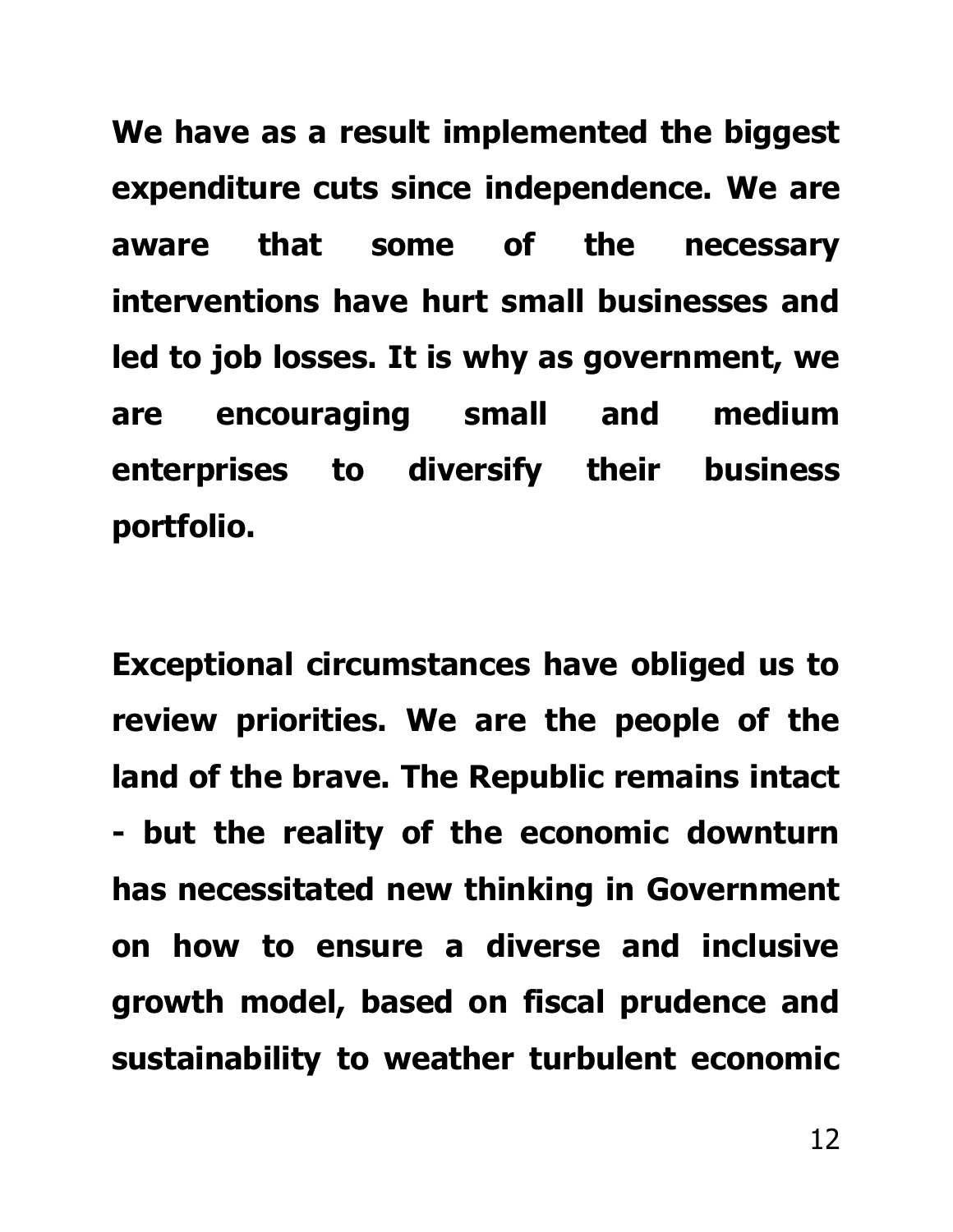**storms. We are now at a critical stage and all hands are needed on deck, in order to create the conditions for broad based economic growth.**

**In his paper titled Freedom and Development, Julius Mwalimu Nyerere argues rightly: "Development brings freedom, provided it is development of the people. But people cannot be developed; they can only develop themselves."** 

**Namibians are yearning for socio-economic development. As a government for the people and by the people, we have to deliver on their legitimate expectations. Freedom and liberty should lead to greater social justice for the**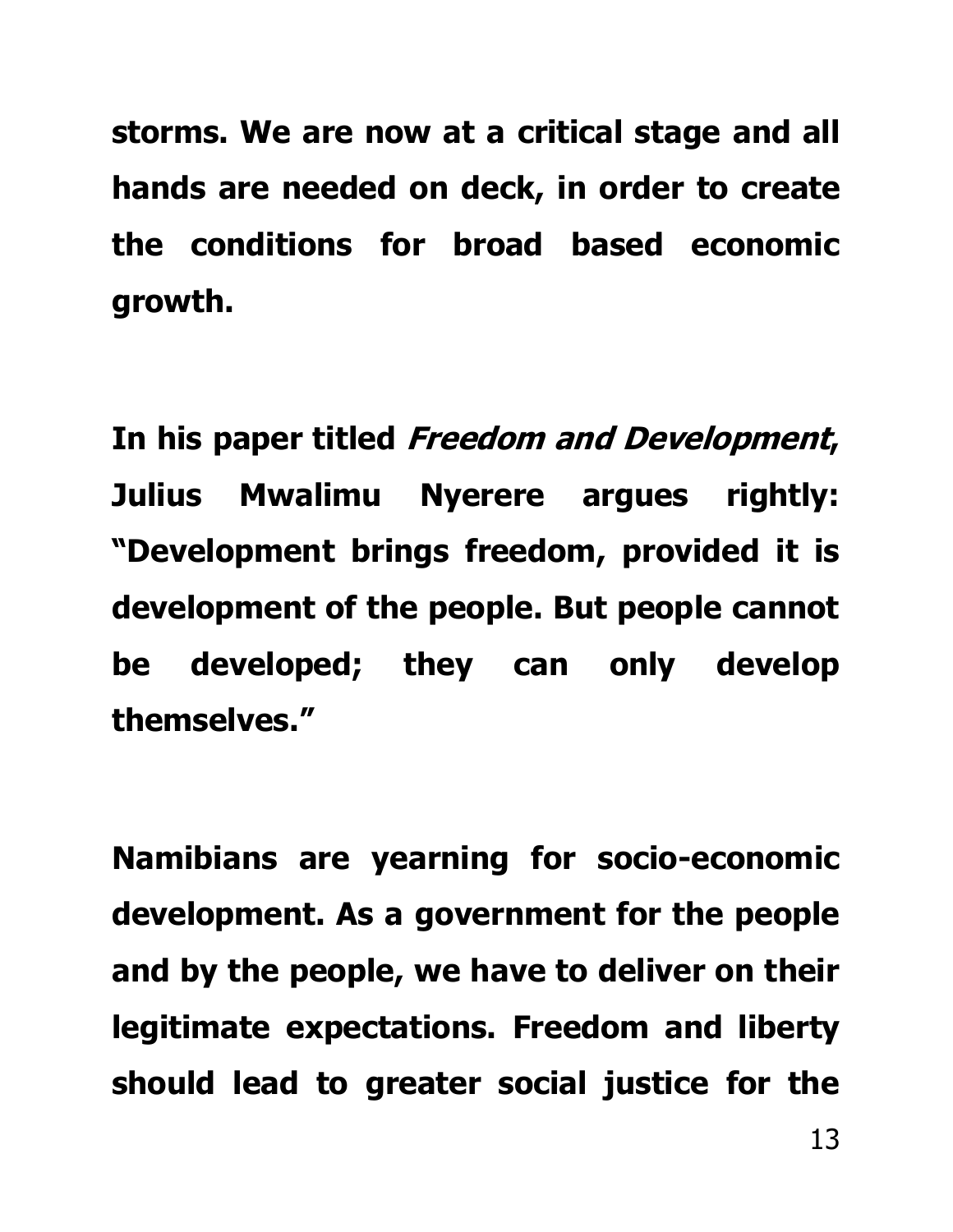**majority. We, the people of the land of the brave will find solutions to youth unemployment. We, the people of the land of the brave shall find common purpose on the vexing questions of land reform and broadbased economic empowerment.** 

**I can assure you that it won't be easy. But we must all bear in mind that there are no short cuts to progress and prosperity. Every Namibian will have to actively participate in bringing about genuine change and structural transformation within our economy. Genuine change would require that we enter into a contract of rights and responsibilities.**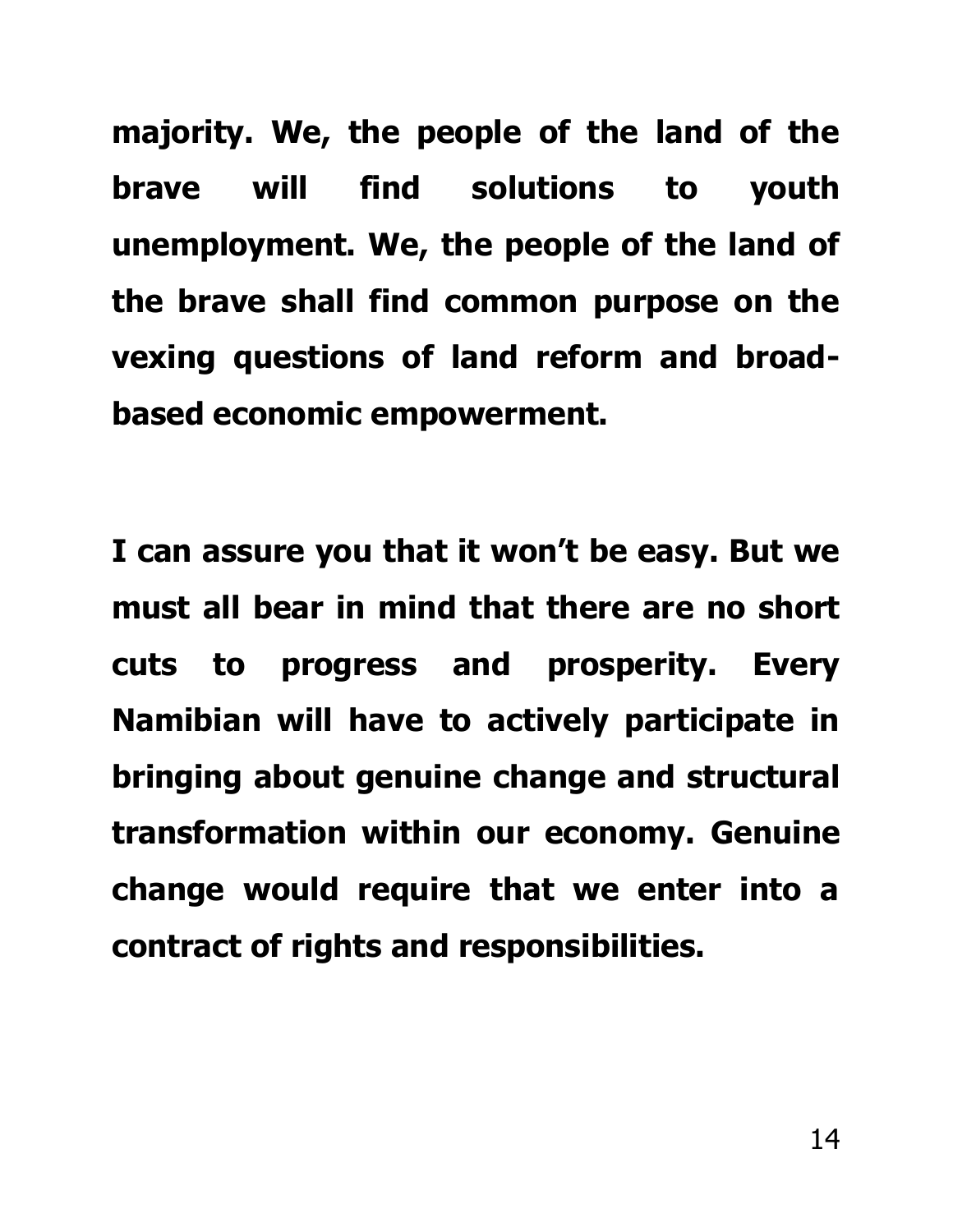**It would require unified efforts and commitment spurred on by patriotism. We must stand together, united for the love of Namibia. Finger-pointing, playing the blame game or passing the buck should be avoided. Let us therefore hold hands and place national interest and the pursuit of shared prosperity above self-interest.**

**In this Year of Reckoning, we should guard against the existence of "Silo Mentalities" across Government Ministries, Agencies and Offices and the overall lack of cooperation and coordination between officials. We must equally guard against tribalism and racism.**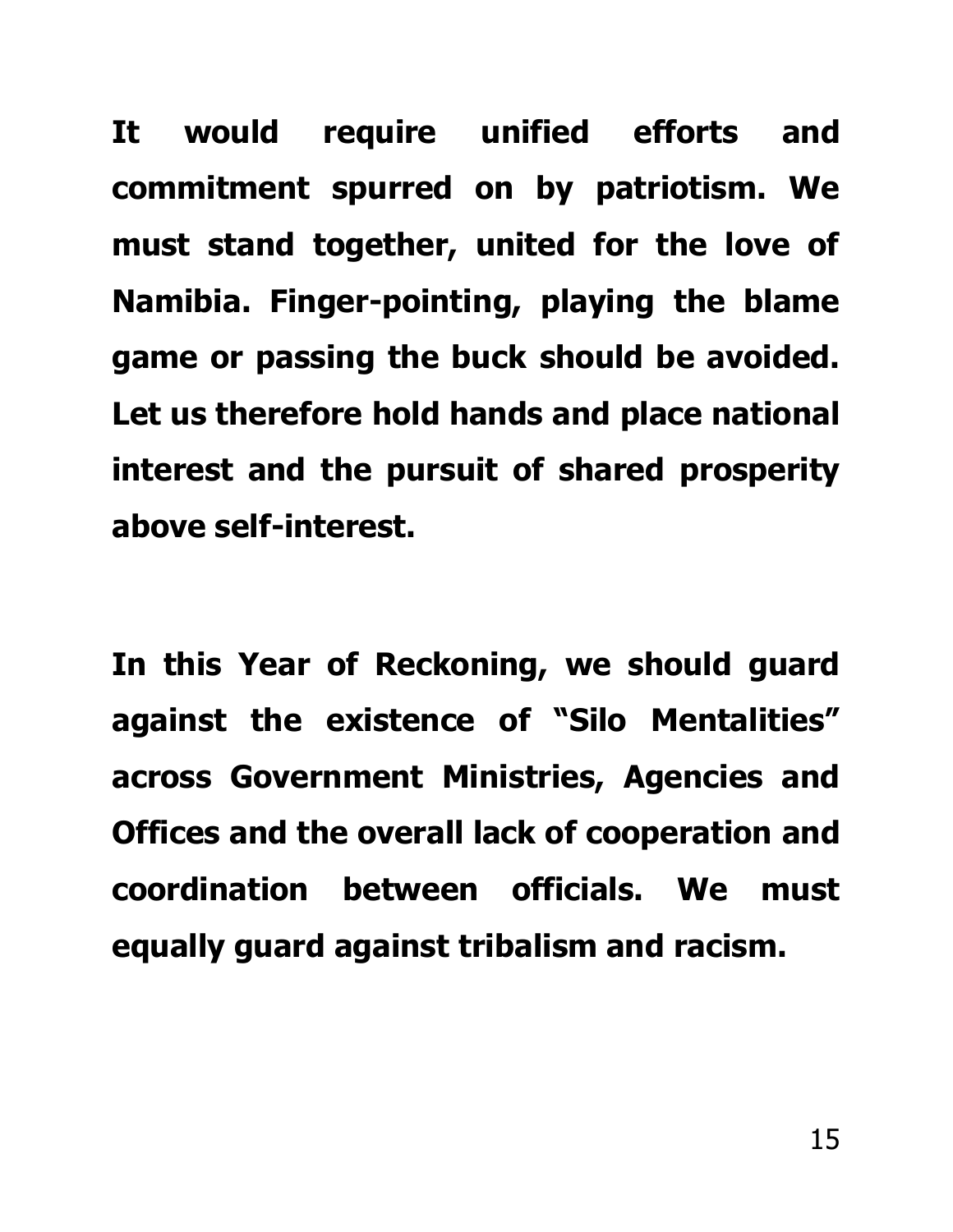**The Namibia we fought for belongs to all of us, and we will not allow the retrogressive mentalities to return to our land. We will not allow those who propagate the divisive Bantustan mentality of the past, to gain a foothold in our society. We either embrace unity in order to move forward as a nation, or we choose division, pouring scorn on the memory of the brave sons and daughters who paid the ultimate sacrifice for our freedom. We have to choose unity.**

# **Fellow Namibians,**

**Government has high hopes to deliver on development and for the prosperity of our people. We are aware that if we are to deliver these results, we will need to tackle**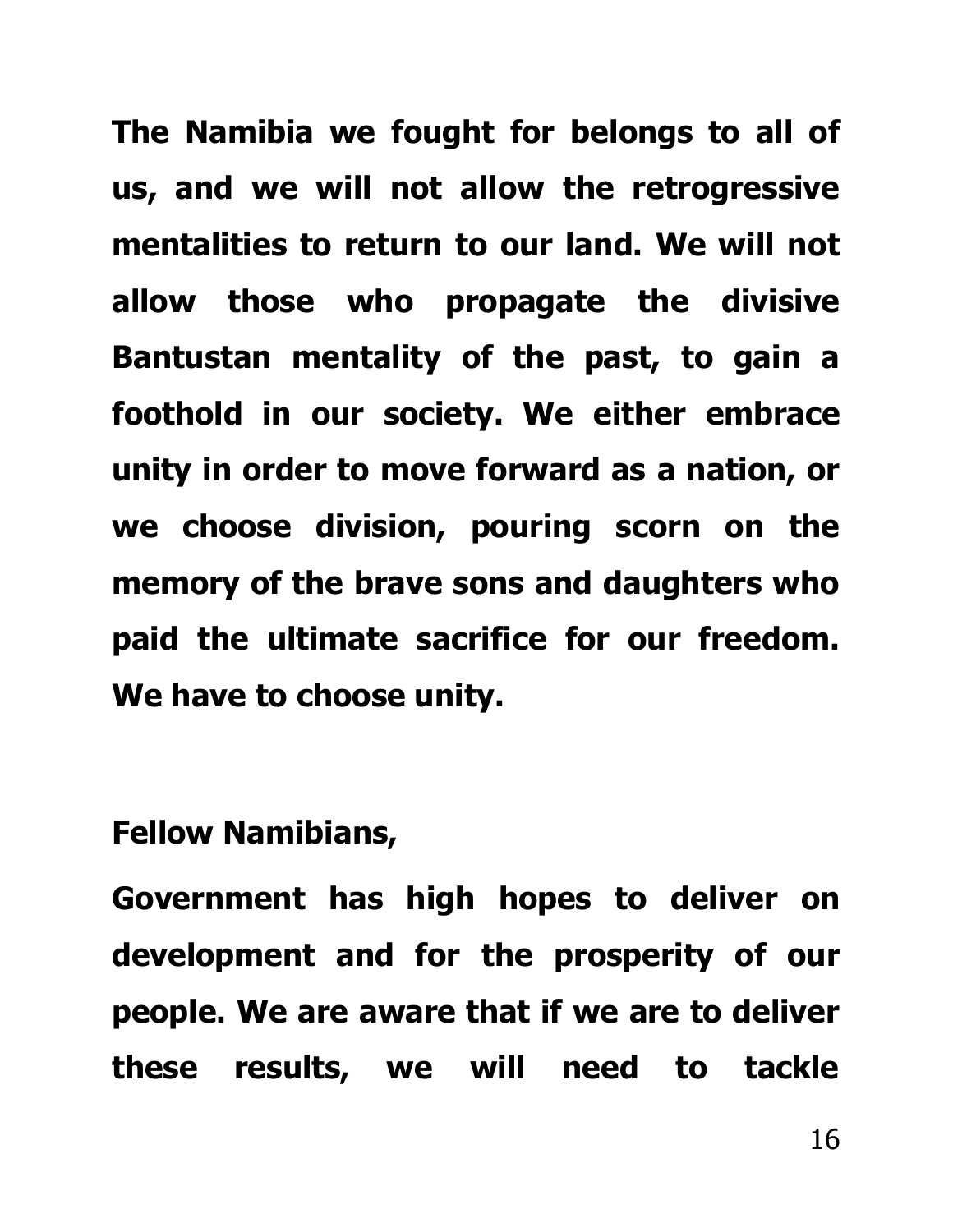**corruption, crime and poor implementation of policies and programmes. It is disheartening to note that allegations and perceptions of corruption continue to taint our Government. This has led to the public losing faith and confidence in a few Government Ministries and Agencies. We cannot allow corruption to sabotage 28 years of progress. Corruption undermines stability and social cohesion.**

**Let us adopt the fraternal characteristics of sharing and looking out for those in our society who are entrenched in poverty, for as Nobel Prize in economics Prof. Joseph Stiglitz states, "Growth that is not shared, will not be sustainable". We should therefore all mobilize around the goals of tackling inequality and**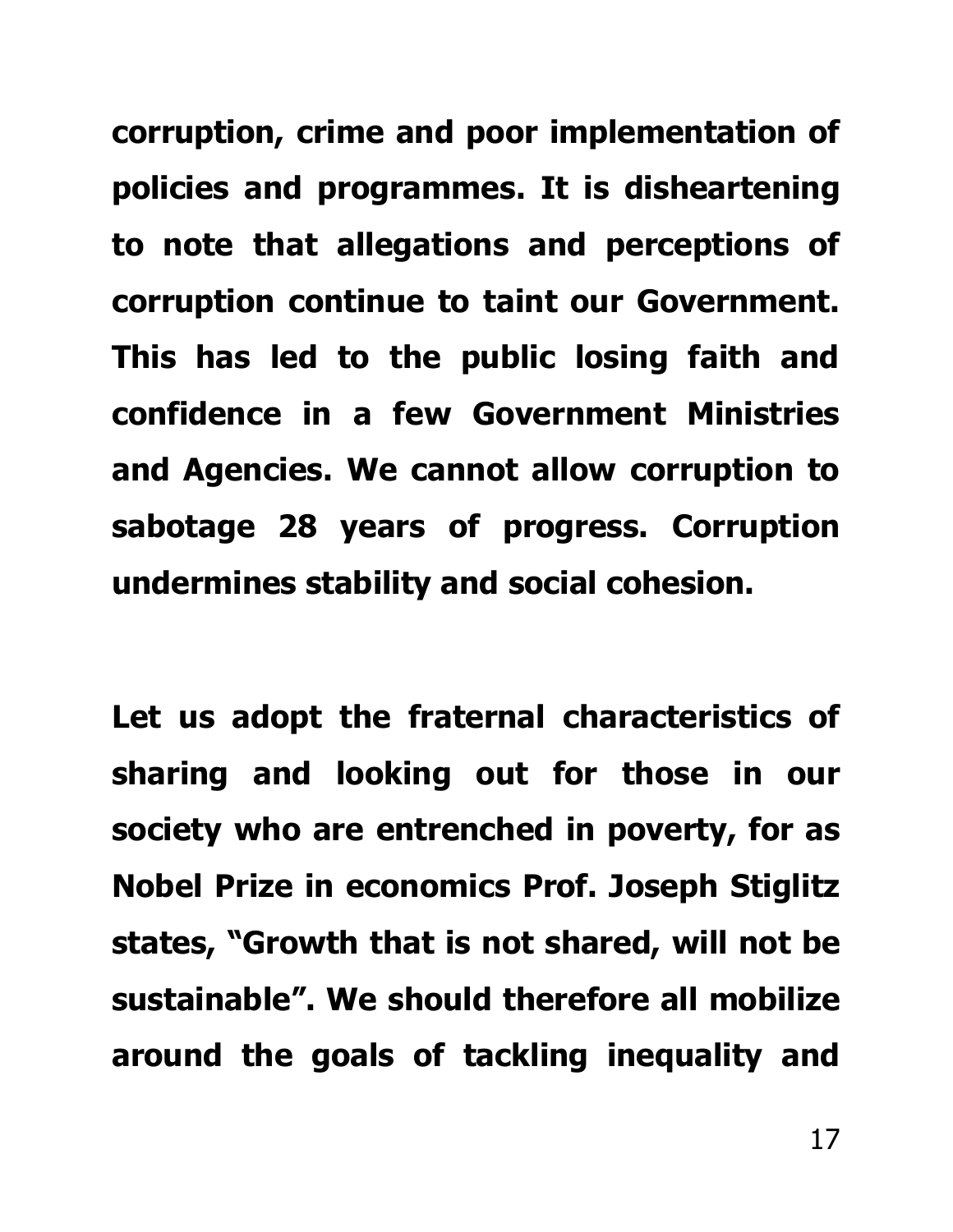**unemployment which have been derived from the fact that our economic growth has neither been sufficiently inclusive nor generating enough jobs. That being said, interventions aimed at addressing these inherent imbalances should therefore be supported. My State of the Nation on 11 April will provide more detail about our activities.**

**Of late, it has been upsetting to note the frequency of reports of violent crime, mainly aimed at the most vulnerable members of our society. I direct our security services to ensure that the safety and security of the people of Namibia, as well as that of our friends and visitors is guaranteed.**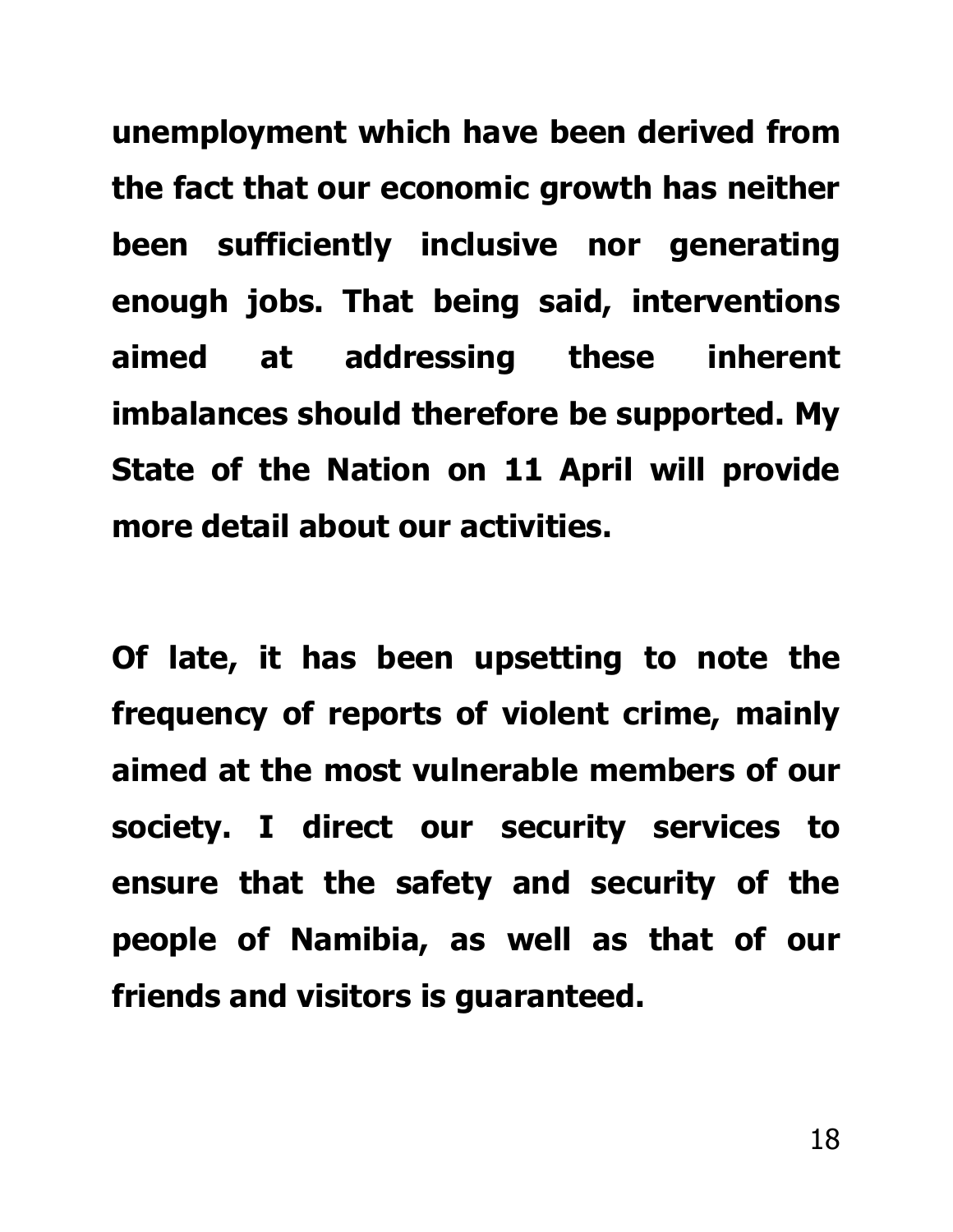**As Namibians, we have much to be thankful for and much to look forward to. For 28 years we have remained resolute in upholding the values of unity and peace. These values have served us well during the difficult times we have faced. We are now at a pivotal point in our nation's history. The road ahead is filled with countless opportunities for Namibians to establish themselves as a people of character, a people of purpose, and a people with a shared destiny.**

**One of the Founding Fathers of the African Revolution, Kwame Nkrumah summed up the purpose of independence by saying: "We wanted to free our people from arbitrary rule, and to give them the freedom to choose the**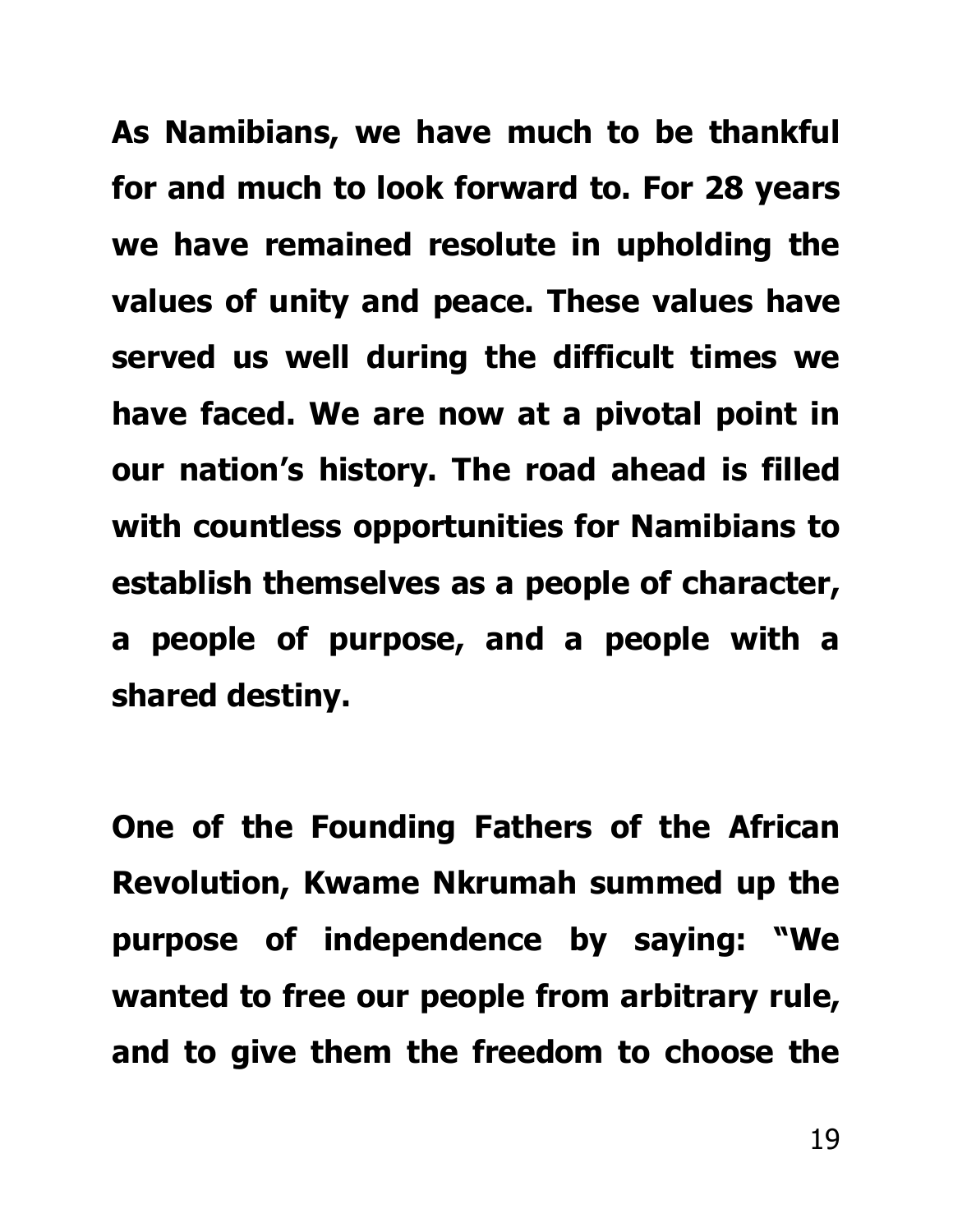**kind of government they felt would best serve their interests and enhance their welfare." Namibians have enjoyed the freedom to choose their preferred government. The road has not been easy. No one said it would be easy. But we have delivered on our promises. Our track record speaks for itself.**

**One of the primary points of this Government has been to address the scourge of poverty. In 2015, we took a decision to increase the old age pension by 66 percent over a two-year period. This grant is truly transformational in nature, as it not only benefits the elderly but helps to arrest childhood poverty. On 30 June 2016, the first food bank was opened in Katutura. Today close to 100 thousand**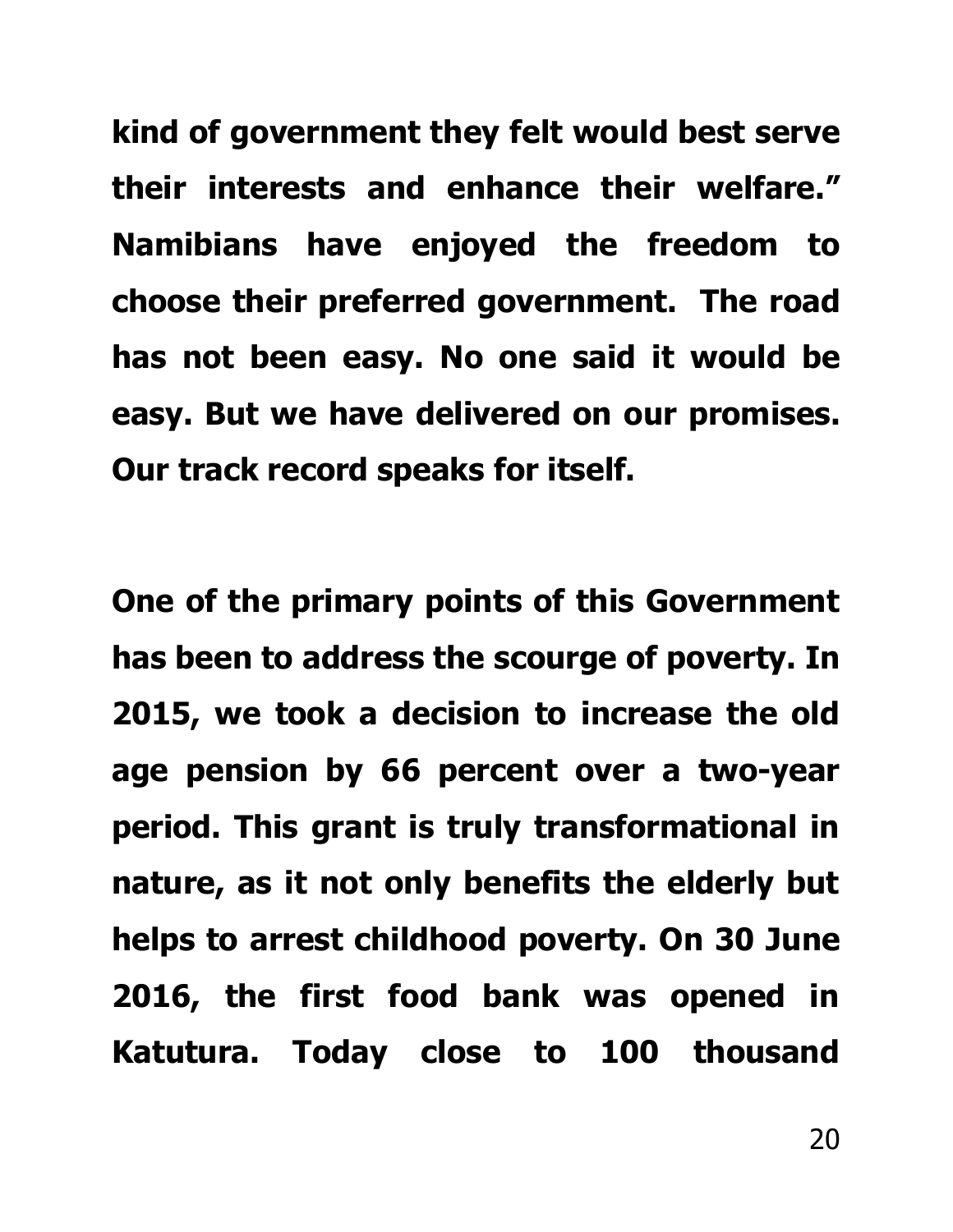**Namibians had become recipients of the much-needed food on a monthly basis. We believe that this action alone will make a dent in the percentage of people living with hunger poverty.**

**We still have many mountains to climb and frontiers of possibility to pursue. I have no doubt that if we pull together as one, remain steadfast in the pursuit of a great country, and adopt a unified approach towards achieving our national aspirations; it will not be long before we accomplish the goal of shared prosperity.**

**Fellow Namibians,**